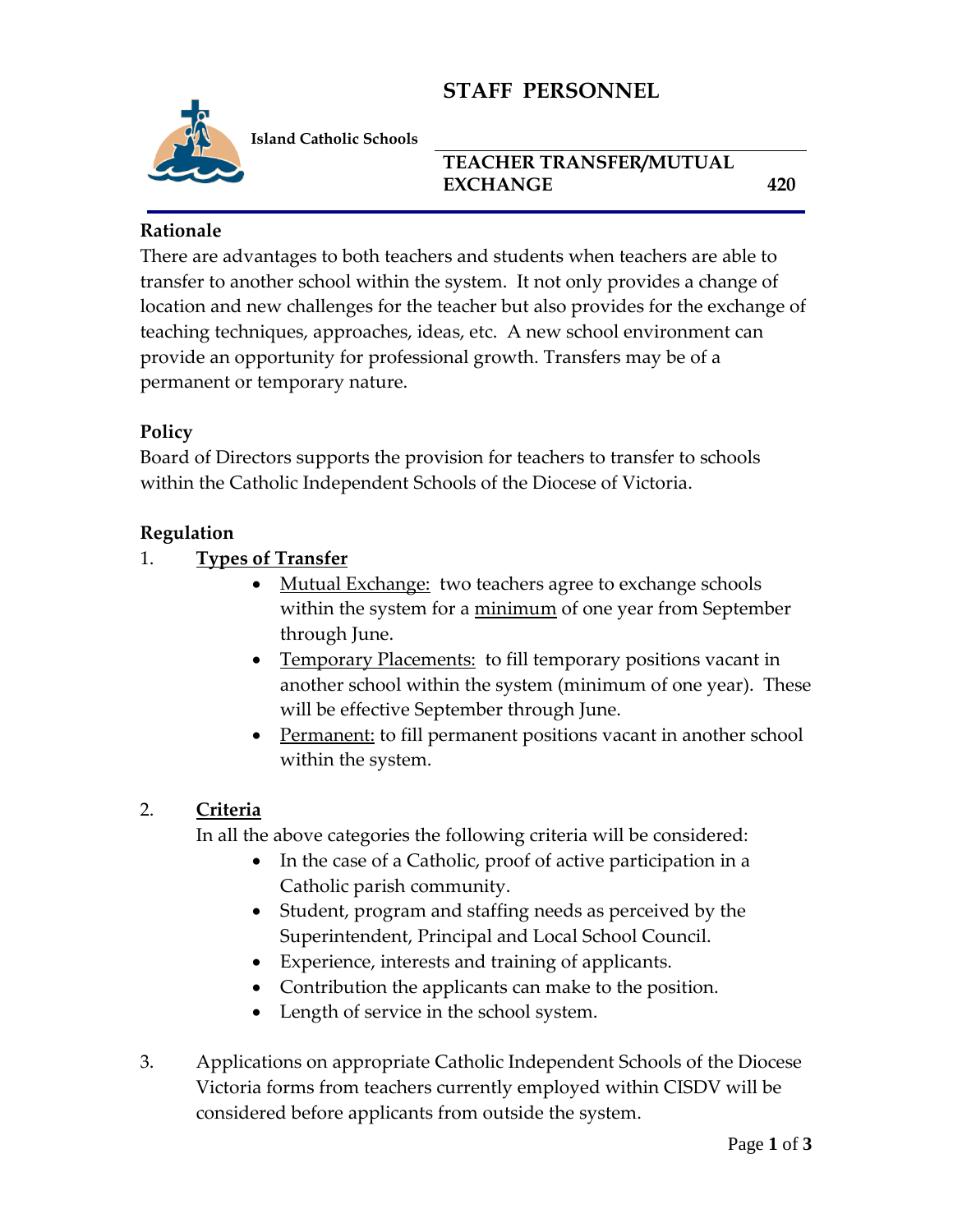# **STAFF PERSONNEL**



**Island Catholic Schools** 

**TEACHER TRANSFER/MUTUAL EXCHANGE 420**

- 4. Transfers and Mutual Exchanges will be undertaken at the end of a school year in preparation for the following school year.
- 5. 5.1 Permanent or Temporary Position
	- Teachers on a continuing contract wishing to be considered for transfer to another school must submit their request in writing to the Superintendent of Schools, by March 15<sup>st</sup> of the current school year. The letter of intent should indicate whether the teacher is interested in a temporary position or a permanent position.
	- As per the Collective Agreement, in anticipation of upcoming vacancies for the start of the new school year, the Superintendent will meet with the teachers requesting a transfer from the unionized schools prior to June 30th to discuss their request and to determine their suitability for any available positions taking into consideration the teacher's skills, abilities, and employment record in relation to the specific needs of the school and the system. Applicants for vacancies who are deemed suitable will be offered the available position(s). If there are no suitable applicants, then the position(s) will be posted.
	- If a teaching position cannot be filled through a transfer as per the Collective Agreement, the position will be further posted.
	- Vacancies for CISDV teaching positions will be emailed to all teachers when a teaching position is being posted internally and/or externally.
	- 5.2 Mutual Exchange
		- Teachers will submit a written request to their respective Principal prior to March 15<sup>st</sup>. Principals will provide a letter to the Superintendent recommending the exchange.
		- The Superintendent will confirm the exchange in writing to all parties concerned.